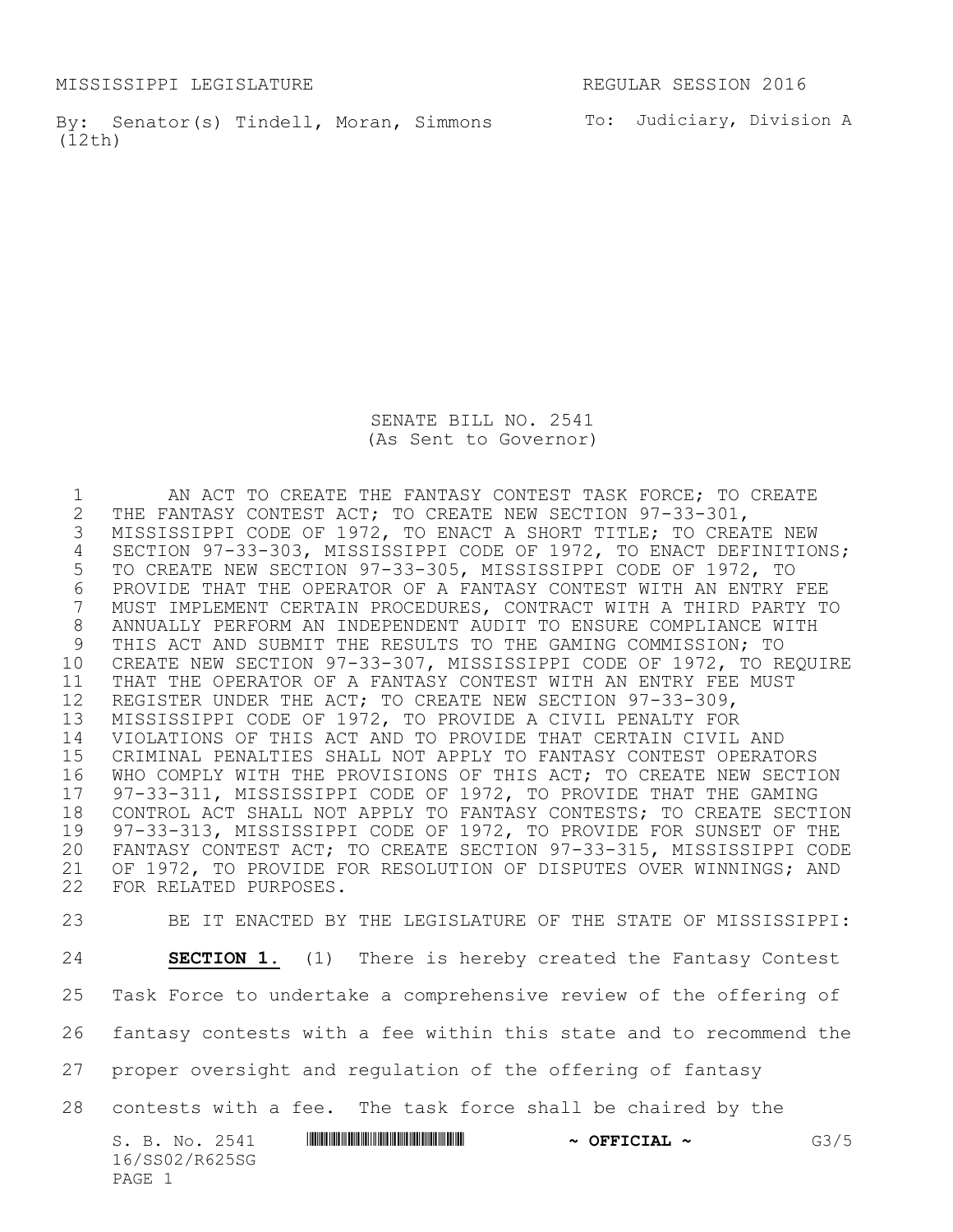Chairperson of the Senate Judiciary Committee, Subdivision "A" and the Chairperson of the House of Representatives Gaming Committee, acting as co-chairs, and further shall be composed of seven (7) members, as follows:

 (a) The Executive Director of the Mississippi Gaming Commission or a designee;

(b) The Commissioner of Revenue or a designee;

 (c) An assistant or special assistant attorney general assigned to the Gaming Commission as designated by the Attorney General;

 (d) Two (2) members appointed by the Chairperson of the Senate Judiciary Committee, Subdivision A; and

 (e) Two (2) members appointed by the Chairperson of the House of Representatives Gaming Committee.

 (2) The appointed members of the task force must be appointed within thirty (30) days of the effective date of this act. Any vacancy in the task force shall not affect its powers, but shall be filled as prescribed in subsection (1). The task force shall hold its first meeting within sixty (60) days of the effective date of this act, on the call of the co-chairpersons of the task force**.** A majority of the membership of the task force shall constitute a quorum, and shall meet at the call of the co-chairs, or upon an affirmative vote of a majority of the task force. All members must be notified in writing of all meetings at

16/SS02/R625SG PAGE 2

## $S. B. No. 2541$  **. Social 2541 · SECOLAL 4**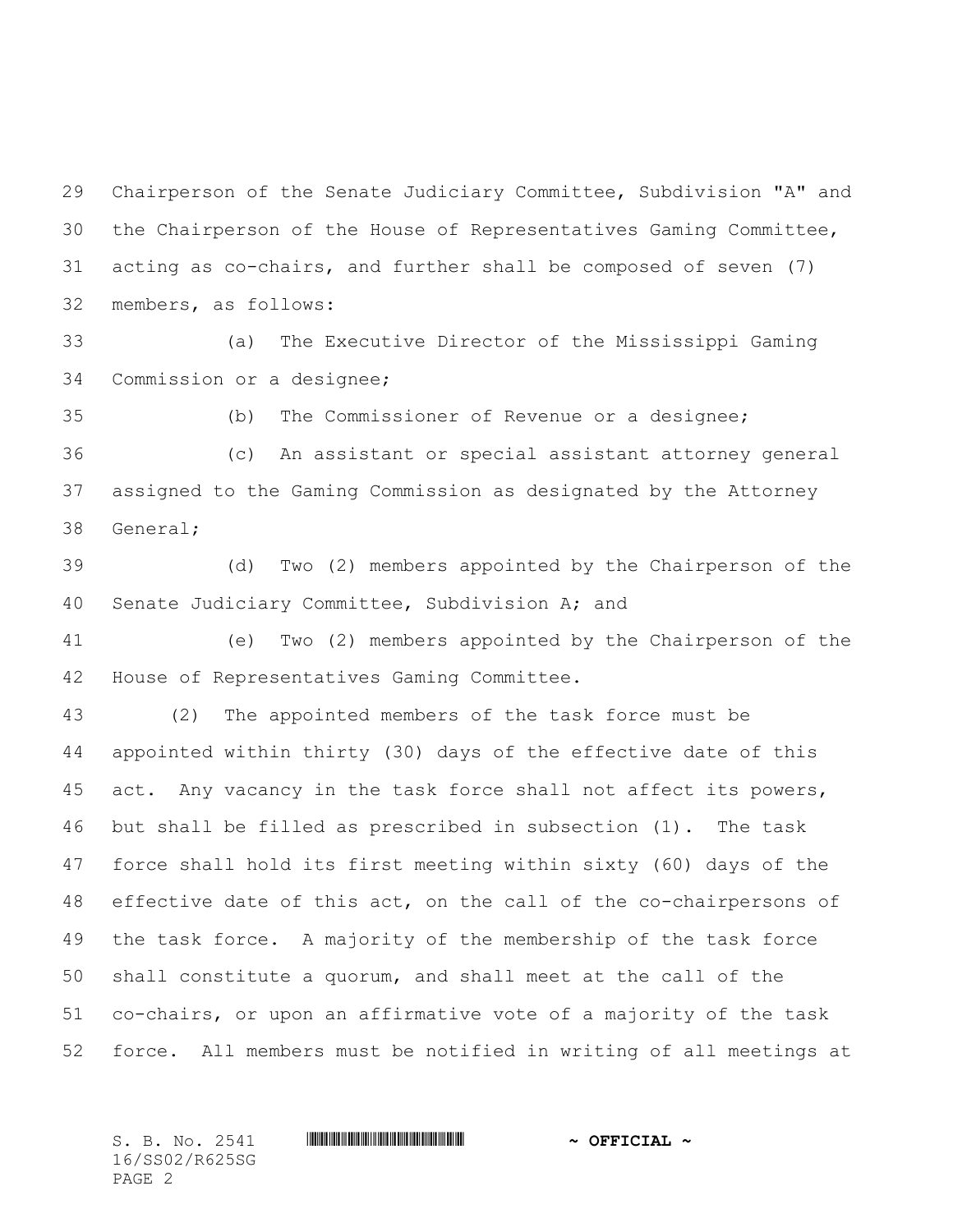least five (5) days before the date on which a meeting of the task force is scheduled.

 (3) The members of the task force shall serve without compensation.

 (4) The task force shall prepare and submit a final report that contains a detailed statement of findings, conclusions and recommendations of the task force to the Legislature by October 15, 2016. The report shall be made available to the public.

 **SECTION 2.** The following shall be codified as Section 97-33-301, Mississippi Code of 1972:

 97-33-301. Sections 2 through 9 of this act shall be known as the "Fantasy Contest Act."

 **SECTION 3.** The following shall be codified as Section 97-33-303, Mississippi Code of 1972:

97-33-303. As used in this act:

 (a) "Confidential information" means information related to the play of a fantasy contest by fantasy contest players obtained as a result of or by virtue of a person's employment.

 (b) "Entry fee" means cash or cash equivalent that is required to be paid by a fantasy contest player to a fantasy contest operator to participate in a fantasy contest.

 (c) "Fantasy contest" or "fantasy contest with an entry fee" means a fantasy or simulated game or contest in which:

 $S. B. No. 2541$  **. Social 2541 · SECOLAL 4** 16/SS02/R625SG PAGE 3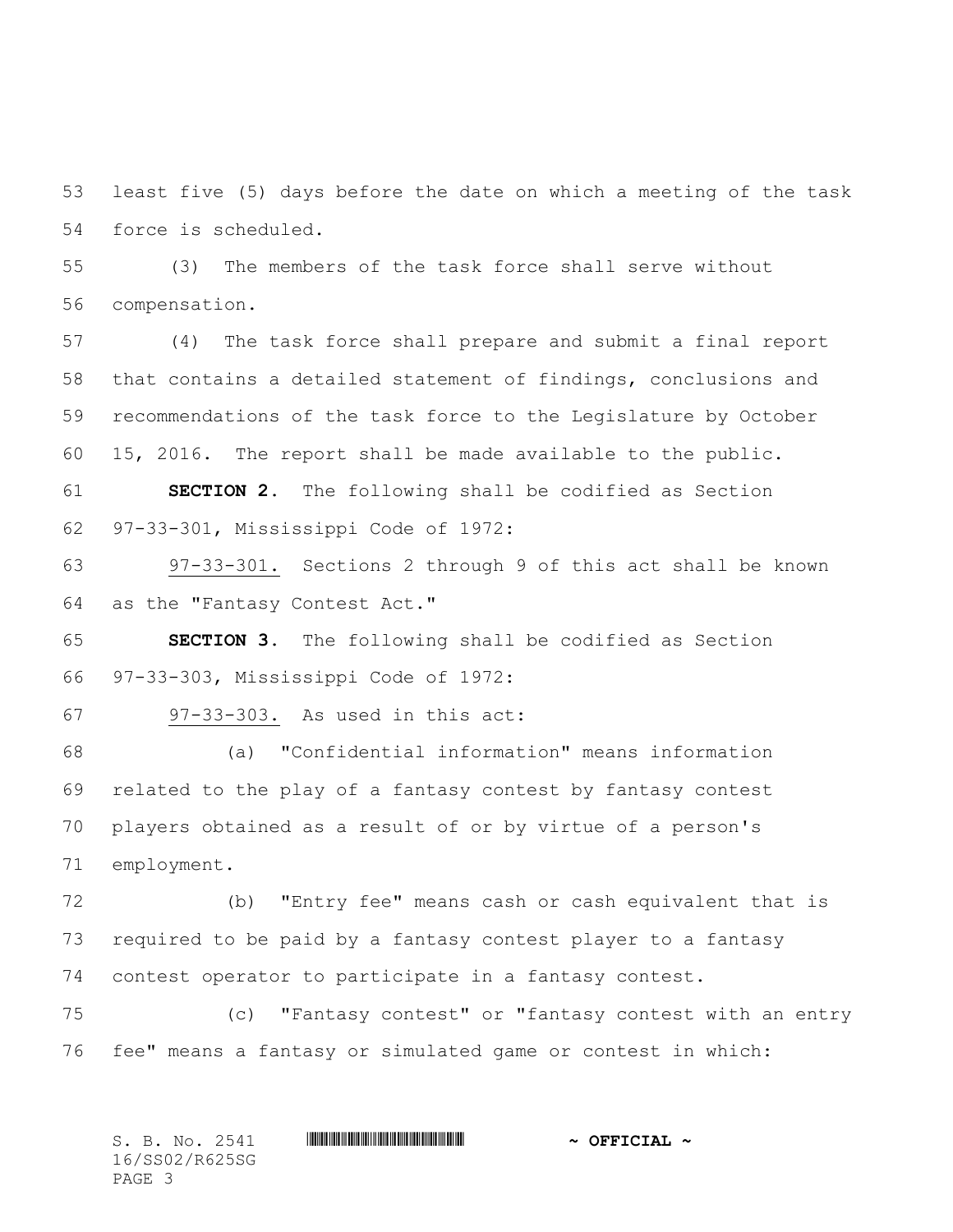(i) The value of all prizes and awards offered to winning players is established and made known to the players in 79 advance of the contest;

 (ii) All winning outcomes reflect the relative knowledge and skill of the players and are determined predominately by accumulated statistical results of the performance of individuals, including athletes in the case of 84 sporting events; and

85 (iii) Winning outcomes are not based on the score, point spread, or any performance of any single actual sports team or combination of such teams or solely on any single performance of an individual athlete in any single actual sporting event.

 (d) "Fantasy contest operator" means a person or entity that offers fantasy contests with an entry fee and for a cash prize to one hundred (100) or more members of the general public.

 (e) "Fantasy contest player" or "player" means a person who participates in a fantasy contest offered by a fantasy contest operator.

 (f) "Office" means the Gaming Commission as set forth in Section 75-76-7.

 **SECTION 4.** The following shall be codified as Section 97-33-305, Mississippi Code of 1972:

 97-33-305. (1) Fantasy contests with an entry fee are legal in this state. A fantasy contest operator must comply with the provisions of this section.

 $S. B. No. 2541$  **. Social 2541 · SECOLAL 4** 16/SS02/R625SG PAGE 4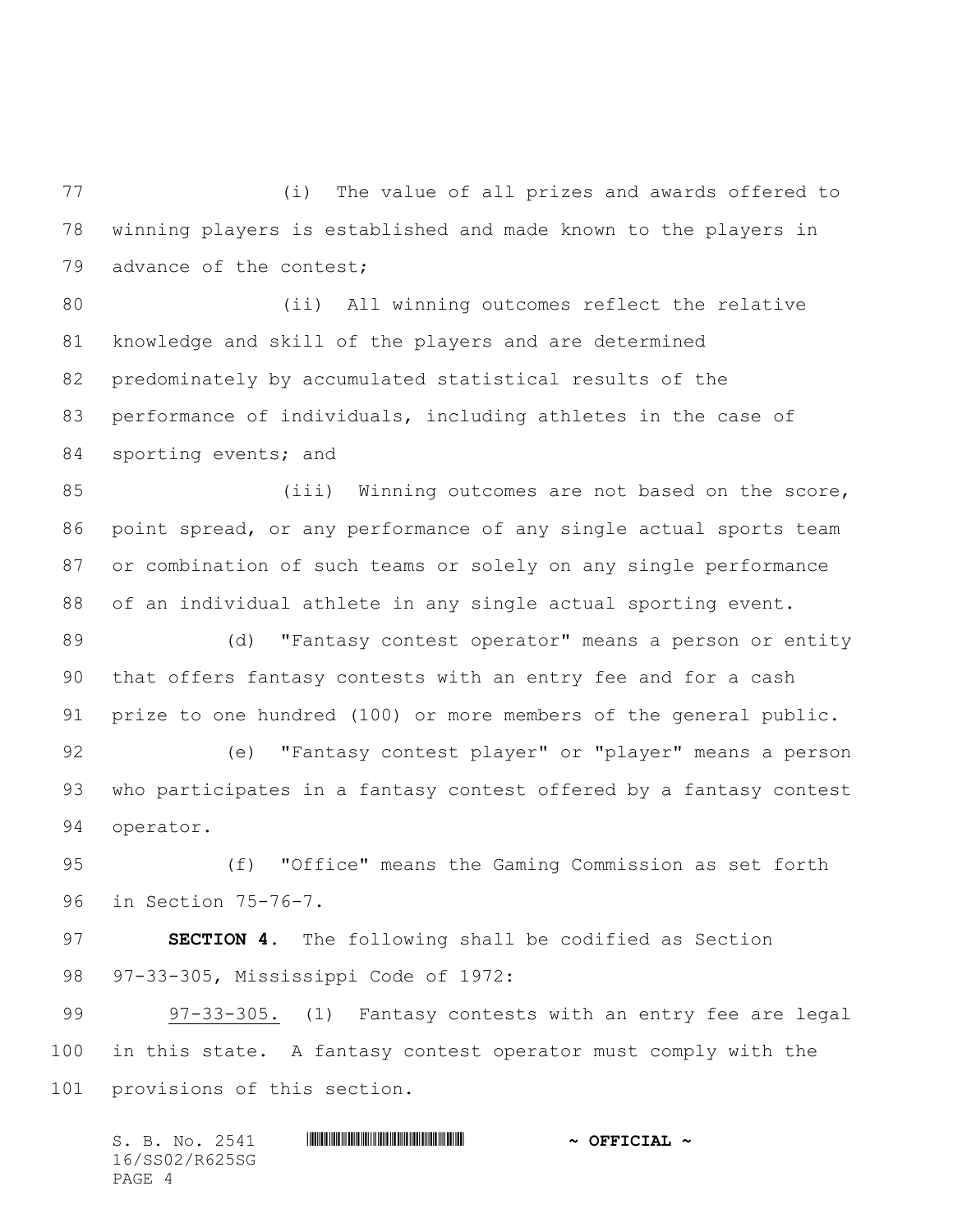(2) A fantasy contest operator must implement procedures for fantasy contests with an entry fee to:

 (a) Prevent employees of the fantasy contest operator, and relatives living in the same household with an employee, from competing in public fantasy contests offered by a fantasy contest 107 operator in which the operator offers a cash prize;

 (b) Prevent sharing with third parties of confidential information that could affect the fantasy contest play until the information is made publicly available;

 (c) Prevent the fantasy contest operator from participating in a fantasy contest he or she offers;

 (d) Verify that a fantasy contest player in a fantasy contest is eighteen (18) years of age or older;

 (e) Ensure that individuals who participate or officiate in a game or contest that is the subject of a fantasy contest will be restricted from entering a fantasy contest that is determined, in whole or in part, on the accumulated statistical results of a team of individuals in a fantasy contest in which he or she is a player;

 (f) Allow individuals to restrict themselves from entering a fantasy contest upon request and provide reasonable steps to prevent the person from entering fantasy contests offered 124 by the operator;

 (g) Disclose the number of entries that a fantasy contest player may submit to each fantasy contest and provide

S. B. No. 2541 \*SS02/R625SG\* **~ OFFICIAL ~** 16/SS02/R625SG PAGE 5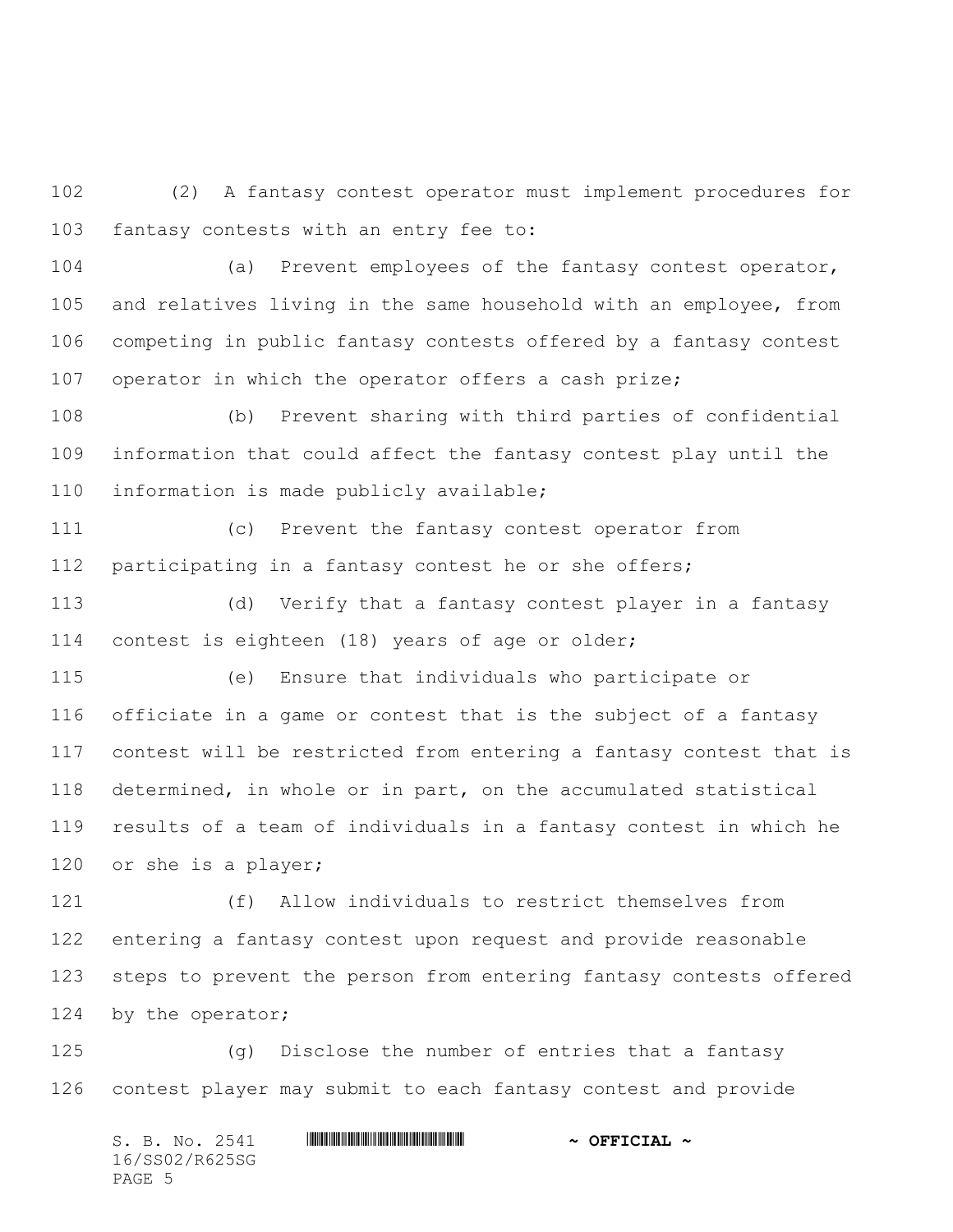reasonable steps to prevent players from submitting more than the allowable number; and

 (h) Segregate fantasy contest player funds from operational funds and maintain a reserve in the form of cash, cash equivalents, an irrevocable letter of credit, a bond, or a combination thereof, in the amount of the deposits made to the accounts of fantasy contest players for the benefit and protection of the funds held in the accounts.

 (3) The statistical results and performance of individuals used to determine a player's outcome are restricted to only professional athletes and professional athletic events.

 (4) A fantasy contest operator offering fantasy contests with an entry fee in this state must contract with a third party to annually perform an independent audit to ensure compliance with this section, and must submit the results of the audit to the office.

 **SECTION 5.** The following shall be codified as Section 97-33-307, Mississippi Code of 1972:

 97-33-307. (1) A fantasy contest operator offering fantasy contests to be played by persons in this state must register with 147 the office to conduct fantasy contests within this state.

 (2) A fantasy contest operator offering fantasy contests within this state must be lawfully conducting business within this state.

(3) Registration information shall include:

 $S. B. No. 2541$  **. Social 2541 · SECOLAL 4** 16/SS02/R625SG PAGE 6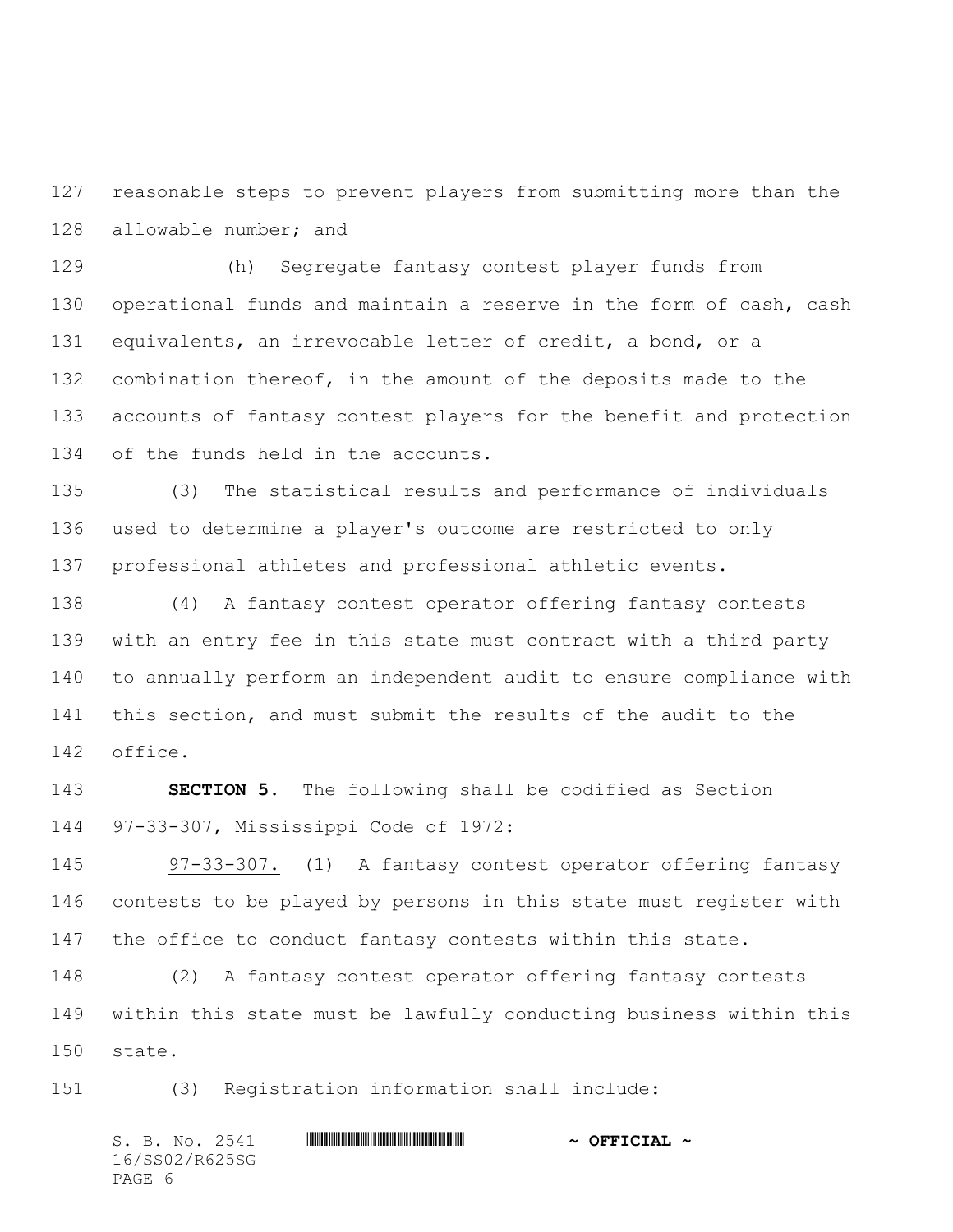(a) The identity and name, address and telephone number of the person or business entity offering fantasy contests as well as the name, fictitious name or business name under which the fantasy contests are offered; the duty to provide current and 156 accurate information is an ongoing duty; and

 (b) One (1) year after initial registration, the third-party audit required by Section 97-33-305(3).

 (4) Registration information shall be available for public review.

 (5) Only a licensee under the Gaming Control Act may offer on-premises fantasy contests in the licensee's licensed gaming establishment. On-premises fantasy contests shall not be offered at any other commercial or business establishment.

 **SECTION 6.** The following shall be codified as Section 97-33-309, Mississippi Code of 1972:

 97-33-309. A person, firm, corporation, association, agent or employee violating the Fantasy Contest Act shall be subject to a civil penalty of not more than Ten Thousand Dollars (\$10,000.00) for each violation, which shall accrue to the state and may be recovered in a civil action brought by the office.

 **SECTION 7.** The following shall be codified as Section 97-33-311, Mississippi Code of 1972:

 97-33-311. The Gaming Control Act shall not apply to fantasy contests, except as authorized in this act.

 $S.$  B. No. 2541 **\*Social #SSECTAL #SSECTAL #SSECTAL #SSECTAL #** 16/SS02/R625SG PAGE 7